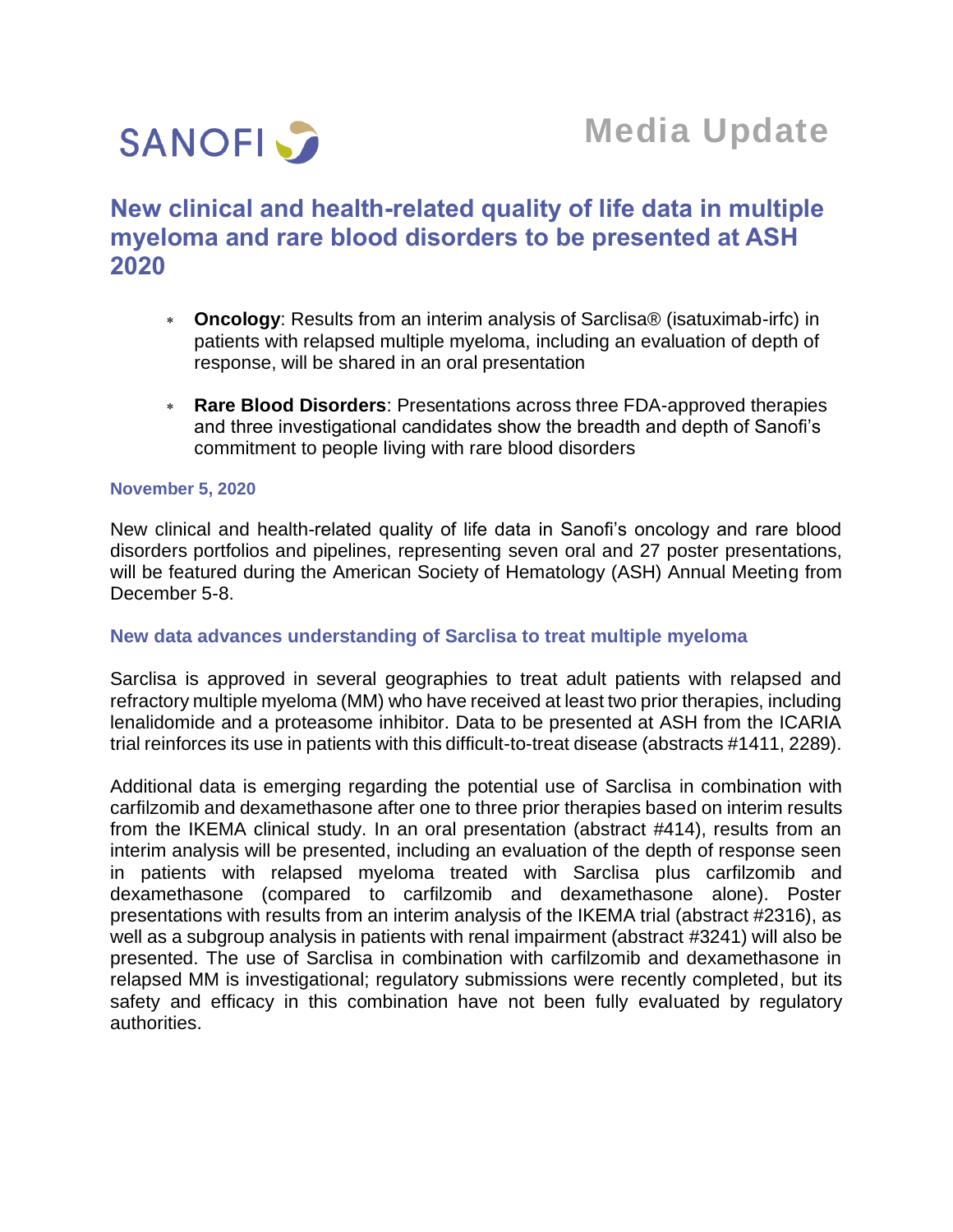## **Breaking barriers with ground-breaking science aiming to help people with rare blood disorders**

**Cold Agglutinin Disease (CAD):** Two presentations (abstracts #2484, 1631) provide an overview of the experience of living with CAD, including patient-reported disease burden and medically attended anxiety or depression in newly diagnosed people with CAD. Currently, there are no approved therapies for CAD.

A new analysis (abstract #1674) from the Phase 3 pivotal study CARDINAL for sutimlimab, an investigational C1s inhibitor, in CAD evaluated complement-mediated inflammation contribution to fatigue in people living with CAD, and report new interim results from the CARDINAL Study Long-term Follow-up. Finally, additional oral presentations (abstracts #151, 426) describe the potential impact of sutimlimab on healthcare resource utilization.

**Immune Thrombocytopenic Purpura (ITP):** An oral presentation on sutimlimab, an investigational therapy, reports on long-term safety and efficacy data in people living with ITP (abstract #23).

Sutimlimab is currently under clinical investigation and its safety and efficacy have not been evaluated by any regulatory authority.

**Hemophilia:** Several presentations (including abstracts #2693, 877) will be shared on fitusiran, a novel siRNA therapy in development for hemophilia A and B with or without inhibitors, including interim results from a Phase 2 study (abstract #511).

An overview of the ongoing BIVV001 Phase 3 trial design (the XTEND-1 study) will be shared in a poster presentation (abstract #856). BIVV001 is an investigational onceweekly factor therapy for people with hemophilia A and represents a potential new class of factor VIII therapy that has the potential to provide high sustained factor activity levels. BIVV001 is being developed in collaboration with Sobi.

Fitusiran and BIVV001 are currently under clinical investigation and their safety and efficacy have not been evaluated by any regulatory authority.

**Acquired Thrombotic Thrombocytopenic Purpura (aTTP):** An oral presentation (abstract #428) on the serious burden of illness for people living with aTTP will be presented. Additionally, two posters (abstracts #843, 1754) share outcomes for patients with worsening aTTP despite receiving daily plasma exchange therapy in the Phase 3 HERCULES trial, and the impact of caplacizumab on platelet response, respectively.

## **Oncology Abstracts:**

• Depth of Response and Response Kinetics of Isatuximab plus Carfilzomib and Dexamethasone in Relapsed Multiple Myeloma: IKEMA Interim Analysis (Dr. Thomas Martin; Oral Presentation; Number 414)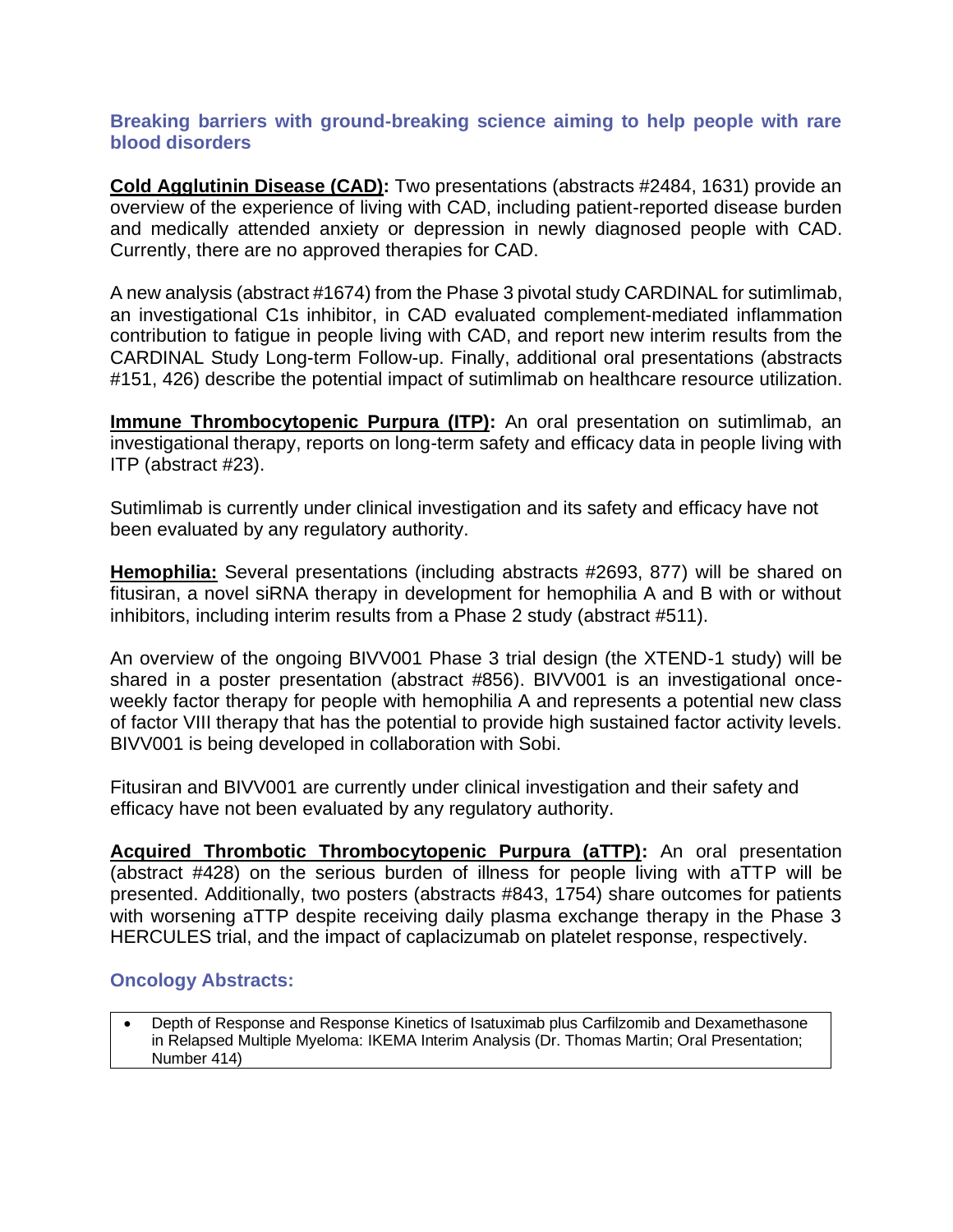- Isatuximab Plus Carfilzomib and Dexamethasone Versus Carfilzomib and Dexamethasone in Relapsed Multiple Myeloma Patients with Renal Impairment: IKEMA Subgroup Analysis (Dr. Marcelo Capra; Poster Presentation; Number 3241)
- Isatuximab Plus Carfilzomib and Dexamethasone vs Carfilzomib and Dexamethasone in Relapsed/Refractory Multiple Myeloma (IKEMA): Interim Analysis of a Phase 3, Randomized, Open-label Study (Dr. Philippe Moreau; Poster Presentation; Number 2316)
- Isatuximab Plus Pomalidomide and Dexamethasone in Frail Patients with Relapsed/Refractory Multiple Myeloma: ICARIA-MM Subgroup Analysis (Dr. Fredrik Schjesvold; Poster Presentation; Number 1411)
- Isatuximab Plus Pomalidomide and Dexamethasone in Patients With Relapsed/Refractory Multiple Myeloma and Soft-tissue Plasmacytomas: ICARIA-MM Subgroup Analysis (Dr. Meral Beksac; Poster Presentation; Number 2289)
- Isatuximab Short-Duration Fixed-Volume Infusion Plus Bortezomib, Lenalidomide and Dexamethasone Combined Therapy for Newly Diagnosed Multiple Myeloma (NDMM): Results from a Phase 1b Feasibility/Safety Study (Dr. Enrique Ocio; Poster Presentation; Number 1413)
- Updates from a Phase Ib Study of Isatuximab, Bortezomib and Dexamethasone Plus Cyclophosphamide or Lenalidomide in Transplant Ineligible Newly Diagnosed Multiple Myeloma (Dr. Enrique Ocio; Poster Presentation; Number 2288)
- Isatuximab Short-duration Fixed-Volume Infusion Combination Therapy for Relapsed/Refractory Multiple Myeloma: Final Results of a Phase 1b Feasibility/Safety Study (Dr. Saad Usmani; Poster Presentation; Number 3207)
- Development of a Hydrasys 2/4 -Isatuximab Assay to Mitigate Interference with Monoclonal Protein Detection on Immunofixation Electrophoresis IVD Tests in Multiple Myeloma (Greg Finn; Poster Presentation; Number 1562)
- Health-Related Quality of Life in Heavily Pre-Treated and Renally Impaired Patients with Relapsed/Refractory Multiple Myeloma Receiving Isatuximab plus Pomalidomide and Dexamethasone: ICARIA-MM Study (Dr. Meletios Dimopoulos; Poster Presentation; Number 3438)
- Daratumumab Dose Analysis Among Patients with Multiple Myeloma in a US Community Oncology Setting: A Retrospective Observational Study in Integra Connect Network (Dr. Robert Smith; Poster Presentation; Number 3222)
- Model Based Approach to Evaluate Isatuximab Monthly Dosing Regimen in Relapsed/Refractory Multiple Myeloma Patients (Hoai-Thu Thai; Online Publication Only; Number 4165)
- Treatment Patterns and Healthcare Resource Utilization in Patients with Multiple Myeloma and Baseline Renal Impairment (Dr. Parameswaran Hari, Online Publication Only)
- Real-World Renal Function Among Patients with Multiple Myeloma in the United States (Dr. Joseph Mikhael; Online Publication Only)
- Examination of Real-World Outcomes and Health Care Resource Utilization in the Prevention and Treatment of Tumor Lysis Syndrome (Wynter Balcerski; Online Publication Only)

## **Rare Blood Disorders Abstracts:**

## **Hemophilia**

- Long-Term Durability, Safety and Efficacy of Fitusiran Prophylaxis in People with Hemophilia a or B, with or without Inhibitors – Results from the Phase II Study (Dr. Steven Pipe; Oral Presentation; Number 511)
- Final Results of PUPs A-LONG Study: Evaluating Safety and Efficacy of rFVIIIFc in Previously Untreated Patients with Haemophilia A (Dr. Christoph Königs; Oral Presentation; Number 509)
- Final Results of PUPs B-LONG Study: Evaluating Safety and Efficacy of rFIXFc in Previously Untreated Patients with Haemophilia B (Dr. Beatrice Nolan; Poster Presentation; Number 856)
- Longitudinal Assessment of Thrombin Generation in Patients with Hemophilia Receiving Fitusiran Prophylaxis: Phase II Study Results (Prof. Claude Négrier; Poster Presentation; Number 2693)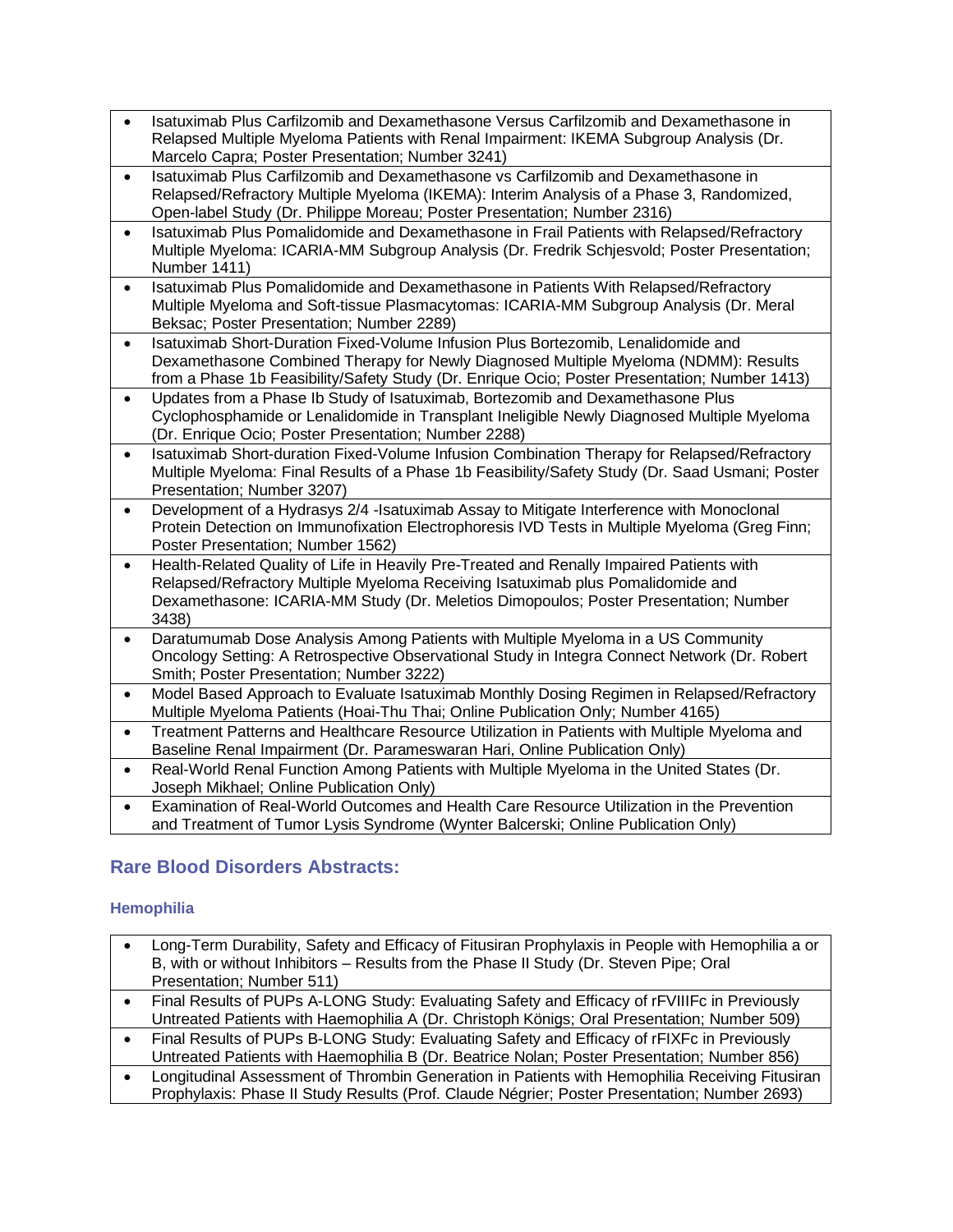- Mechanistic Studies of Thrombin Generation Assay to Evaluate Procoagulant Potential of Fitusiran (Dr. Sravya Kattula; Poster Presentation; Number 857)
- Reducing antithrombin in plasma to levels observed in fitusiran-treated patients does not interfere with coagulation assays (Arjan van der Flier; Poster Presentation; Number 862)
- Fitusiran Treatment Impacts on Health-Related Quality of Life in Subjects With Hemophilia A and B with Inhibitors assessed with the Haemophilia Quality of Life Questionnaire for Adults (Haem-A-QoL) (Dr. Sylvia von Mackensen; Poster Presentation; Number 877)
- Evaluating BIVV001, a New Class of Factor VIII Replacement Therapy: A Phase 3 Study (XTEND-1) Design (Dr. Barbara Konkle; Poster Presentation; Number 856)

#### **Cold Agglutinin Disease**

- Long-term Safety and Efficacy of Sutimlimab in Patients with Chronic Immune Thrombocytopenia (Dr. Catherine Broome; Oral Presentation; Number 23)
- Longitudinal Analysis of Anemia Severity, Treatment and Healthcare Resource Utilization among Patients with Primary Cold Agglutinin Disease in a Large US Database (Dr. Huy P Pham; Oral Presentation; Number 151)
- Effect of Sutimlimab Treatment on Healthcare Resource Utilization in Patients with Cold Agglutinin Disease (Dr. Alexander Röth; Oral Presentation; Number 426)
- Inhibition of Complement C1s with Sutimlimab in Patients with Cold Agglutinin Disease (CAD): Interim Results of the Phase 3 Cardinal Study Long-term Follow-up (Dr. Alexander Röth; Poster Presentation; Number 1674)
- Inflammation and Fatigue in Patients with Cold Agglutinin Disease (CAD): Analysis from the Phase 3 Cardinal Study (Dr. Ilene Weitz; Poster Presentation; Number 759)
- Medically Attended Anxiety or Depression Is Increased Among Newly Diagnosed Patients With Cold Agglutinin Disease (CAD) (Parija Patel; Poster Presentation; Number 1631)
- Patient-Reported Disease Burden: In-depth Interviews of Patients with CAD (Jun Su; Poster Presentation; Number 2484)
- Sutimlimab, a Complement C1s Inhibitor, Improves Quality of Life in Patients With Cold Agglutinin Disease: Patient-Reported Outcomes Results of the Phase 3 Cardinal Study (Dr. Alexander Röth; Poster Presentation; Number 765)
- Cold Agglutinin Disease (CAD) Real World Evidence (CADENCE) Registry: Design of the First International, Prospective CAD Registry (Dr. Alexander Röth; Poster Presentation; Number 2537)

#### **Immune Thrombocytopenic Purpura**

- Treatment Patterns Among Patients with Immune Thrombocytopenia (ITP) in the United States: an Electronic Medical Record (EMR)–Based Analysis (Amanda Wilson; Poster Presentation; Number 2544)
- Understanding and measuring key symptoms and health-related quality of life in patients with chronic ITP (Prof. Florence Joly; Poster Presentation; Number 3461)

#### **Acquired Thrombotic Thrombocytopenic Purpura**

- Burden of Illness Among Medicare and Non-Medicare Populations With Acquired Thrombotic Thrombocytopenic Purpura, 2010-2018 (Dr. Huy P Pham; Oral Presentation; Number 428)
- Outcomes of patients with worsening acquired thrombotic thrombocytopenic purpura despite daily therapeutic plasma exchange in the Phase 3 HERCULES trial (Dr. Marie Scully; Poster Presentation; Number 843)
- Caplacizumab Induces Fast and Durable Platelet Count Responses With Improved Time to Complete Remission and Recurrence-Free Survival in Patients With Acquired Thrombotic Thrombocytopenic Purpura (Dr. Paul Coppo; Poster Presentation; Number 1754)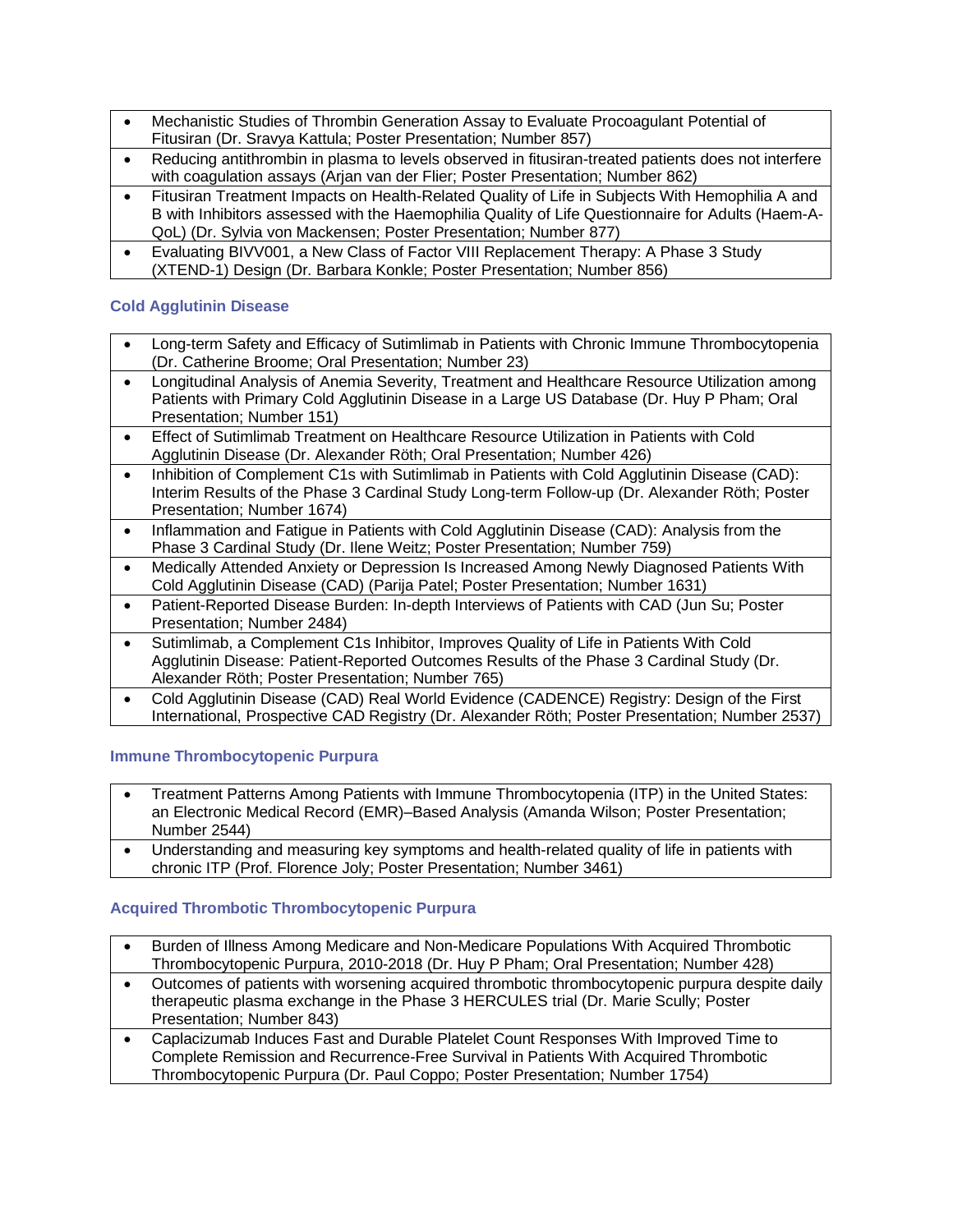#### **Rare Disease Abstract:**

• Hematologic Malignancies and Monoclonal Gammopathy of Undetermined Significance (MGUS) in Gaucher Disease Type 1 Patients in the International Cooperative Gaucher Group Gaucher Registry (Dr. Barry E. Rosenbloom; Poster Presentation; Number 3164)

#### **About Sanofi**

Sanofi is dedicated to supporting people through their health challenges. We are a global biopharmaceutical company focused on human health. We prevent illness with vaccines, provide innovative treatments to fight pain and ease suffering. We stand by the few who suffer from rare diseases and the millions with long-term chronic conditions.

With more than 100,000 people in 100 countries, Sanofi is transforming scientific innovation into healthcare solutions around the globe.

Sanofi, Empowering Life

**Media Relations Contacts** Sally Bain Tel.: +1 (781) 264-1091 [Sally.Bain@sanofi.com](mailto:Sally.Bain@sanofi.com)

**Investor Relations - Paris**

Eva Schaefer-Jansen Arnaud Delepine Yvonne Naughton

**Investor Relations – North America** Felix Lauscher Fara Berkowitz Suzanne Greco

IR Main Line : Tél.: +33 (0)1 53 77 45 45 [ir@sanofi.com](mailto:ir@sanofi.com)

#### *Sanofi Forward-Looking Statements*

*This press release contains forward-looking statements as defined in the Private Securities Litigation Reform Act of 1995, as amended. Forward-looking statements are statements that are not historical facts. These statements include projections and estimates and their underlying assumptions, statements regarding plans, objectives, intentions and expectations with respect to future financial results, events, operations, services, product development and potential, and statements regarding future performance. Forward-looking statements are generally identified by the words "expects", "anticipates", "believes", "intends", "estimates", "plans" and similar expressions. Although Sanofi's management believes that the expectations reflected in such forward-looking statements are reasonable, investors are cautioned that forward-looking information and statements are subject to*  various risks and uncertainties, many of which are difficult to predict and generally beyond the control of Sanofi, *that could cause actual results and developments to differ materially from those expressed in, or implied or projected by, the forward-looking information and statements. These risks and uncertainties include among other things, the uncertainties inherent in research and development, future clinical data and analysis, including post marketing, decisions by regulatory authorities, such as the FDA or the EMA, regarding whether and when to approve any drug, device or biological application that may be filed for any such product candidates as well as their decisions regarding labelling and other matters that could affect the availability or commercial potential of such product candidates, the fact that product candidates if approved may not be commercially successful, the future approval and commercial success of therapeutic alternatives, Sanofi's ability to benefit from external growth opportunities, to complete related transactions and/or obtain regulatory clearances, risks associated with intellectual property and any related pending or future litigation and the ultimate outcome of such litigation, trends in exchange rates and prevailing interest rates, volatile economic and market conditions, cost containment*